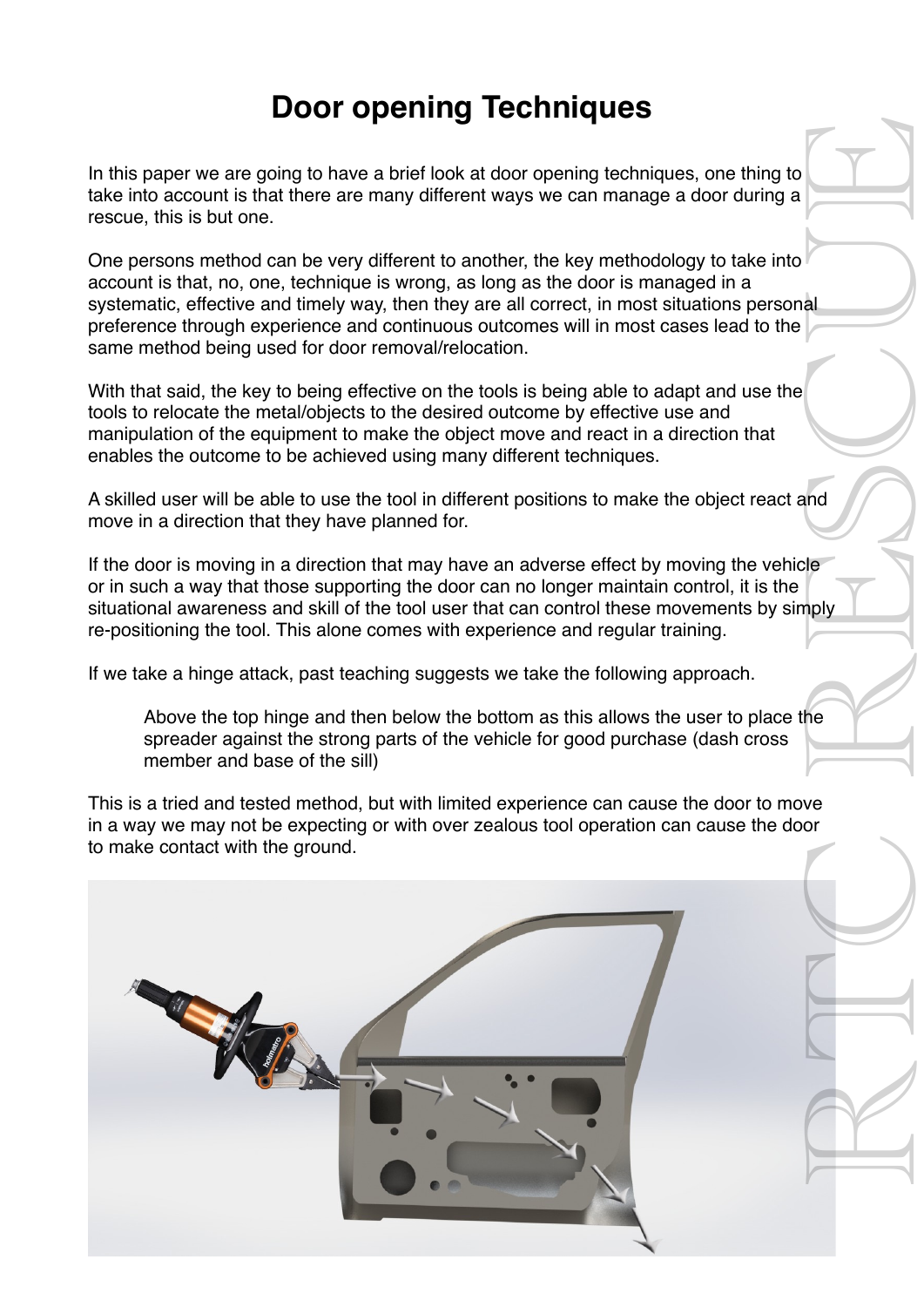In the same way approaching from the lower hinge can cause the door to move uncontrollably upwards.

This is where experience and technique comes into play.

Once we see this movement happening, in most cases we can get away with it, but where the door is moving outside the boundaries of control we need to adjust the tools position to make the door move where we want it to and regain control.



By adjusting the spreading position we can make the door move where we want it to, this is the beauty of extrication, in most cases 'we' facilitate the outcomes.



Here we can see that by changing the tool position we change the doors movement path.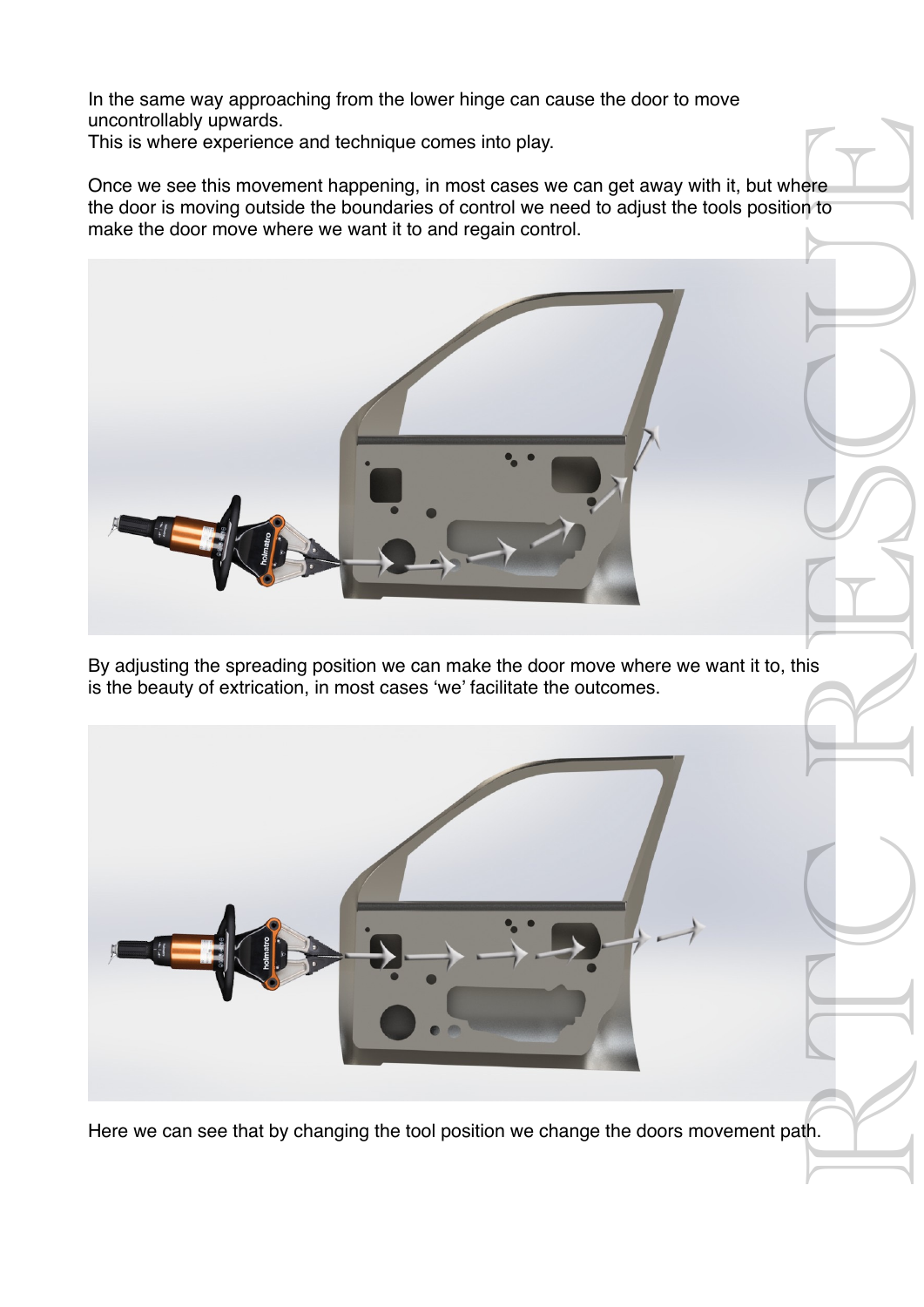When approaching a door from the lock side a common approach is to attack the door directly at the lock. This has its fair share of problems, mainly it can cause the door to rip from its welds with the skins being spread whilst the latch is still attached.



A simple solution that works in most cases is to start above the door hinge at the door cap/ frame and gradually move down so that eventually the spreader tips are spreading the whole of the door outwards and not just some of the skins.